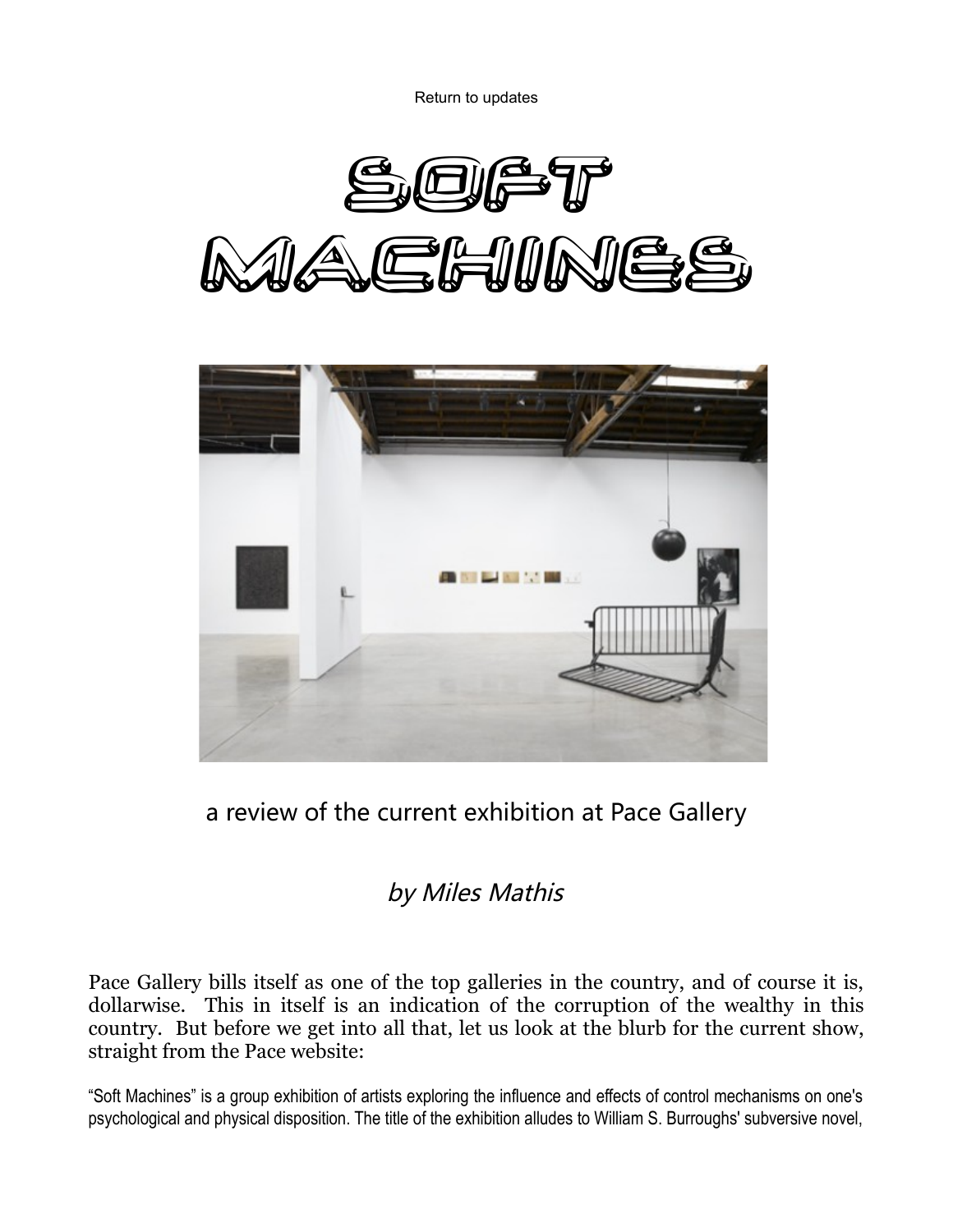*The Soft Machine* (1961), populated by control and the controlled where narcotics, alcohol, sex, power, money, religion, ideology and language expose the fragile entry points of the animal psyche, and the brutality exacted by the modern world.

As usual, we see the "artists" and salespeople of contemporary art trying desperately to give intellectual ballast to their empty commodities by tying them to literature, politics, and theory. And, also as usual, we see them failing miserably to do so. Without even looking at the art or reading beyond this blurb, we can blow a fatal hole in this entire project. To begin with, Burroughs is completely incapable of adding ballast to anything, intellectual or not. He was a draft dodger, drug addict, heroin pusher, and wife murderer, among other things. A rich boy, he actually enlisted in the army so that he could be an officer and bugger other rich boys in uniform. But when he was assigned to the infantry instead he had his mommy and his doctors testify he was mentally unstable. This got him out. Later he shot and killed his sometimes wife in a drunken game of William Tell and then sent their child off to live with the grandparents. So when I read that Burroughs is "exposing the brutality exacted by the modern world," I know I am reading a whitewash. The brutality in Burroughs' life didn't come from the corrupt ideology of the modern world, it came from within. I am not denying that the modern world is controlling or controlled, or that it is brutal. I am denying that Burroughs' brutal response is interesting in any way. I live in the same controlled world Burroughs did, and I'm not happy about it, but I don't find any release from that feeling in being a drug addict or in reading about drug addicts. I don't find any release from that feeling in shooting my wife or in reading about other people murdering and brutalizing children (see Burroughs' *Naked Lunch*). Nor do I find any release from that feeling in viewing the effluent of the untalented, whether that be fake literature or fake art:

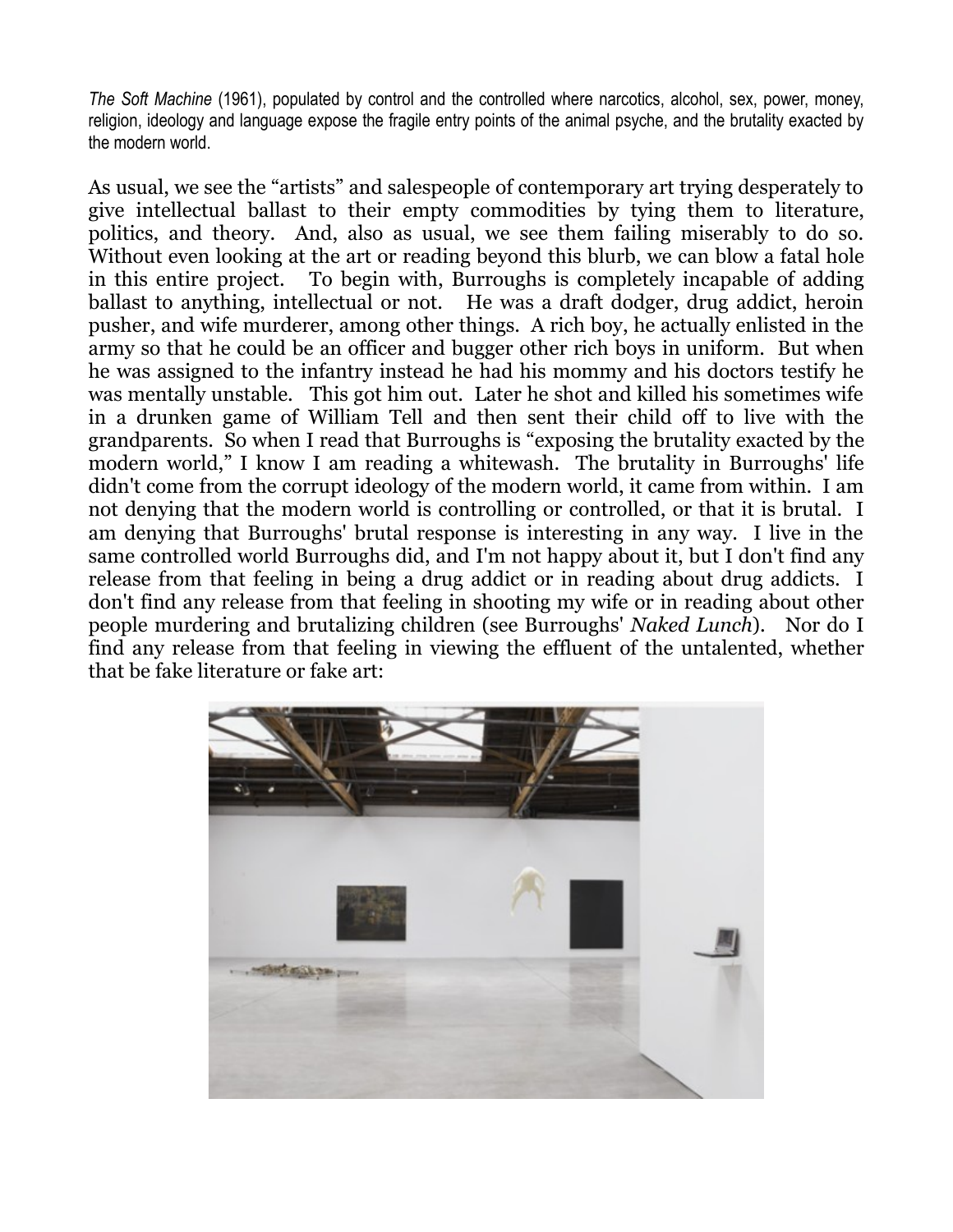In short, I am not impressed by the entire manufactured "artists' reaction" to the world. This artists' reaction to the modern world has a long history, going back at least to the middle of the 18<sup>th</sup> century. The *sturm und drang* of Goethe's time was hysterical but slightly appealing nonetheless, with its heightened emotions and overwrought characters like Werther. But the vulgar and brutal *sturm und drang* of our own times is only pathetic. It is pathetic not only because is it false and selfdefeating, but because it doesn't even lead to great art. It doesn't even lead to decent art. The *sturm und drang* of the late 18<sup>th</sup> century led to the great works of Schiller, Goethe, Mozart, Beethoven and many more. The fake *sturm und drang* now leads to oversold nullities like Burroughs and the phonies in this show.

I am also not impressed by the squishy language of these exhibition blurbs: "where narcotics. . . expose the fragile entry points of the animal psyche." What are the entry points of the animal psyche, and why are they so fragile? More to the point, if in fact narcotics, alcohol, religion, and so on expose these fragile entry points, it seems it would be simple to cover and strengthen these entry points by *foregoing* narcotics, alcohol, religion, etc. The last thing a person concerned with his own vulnerability to outside forces would want to do is become a drug addict, right? In this way the blurb makes no possible sense. It blames control mechanisms for forcing these fragile entry points, but supposing these entry points exist and are fragile, it is not control mechanisms that are weakening them. It is *lack* of control from inside the psyche. To put it in old Biblical terms, what we have here is a blaming of the devil for tempting us, rather than a blaming of the sinner for sinning. The drug addict wants to believe he is not a victim of his own choices, he is a Victim of the Pusher. More on this later.

As another example of obscurantist writing, we may look at Burroughs' most famous convention, the cut-up technique. This is the transparent gimmick posing as a novelty whereby the writer shuffles an already completed work, so that the scenes appear in random order or non-sequential order. Ah, yes, imagine how much more interesting Mozart would be if we threw all his notes into the air and played them as they came down! The "artists" promoted now by the top galleries are people who find stuff like this poignant, or pretend to. They find it poignant because it is all the creativity they are capable of. They aren't capable of real art, but they are masters of the feint. They can always come up with something to divert your attention away from the realization that they haven't produced any art. Writers such as Burroughs finish their books, realize they aren't worth a damn, and then try to figure out how to sell them anyway. If adding a lot of gratuitous sex and violence doesn't work, the next thing to try is a reedit. "Maybe I can make it *seem* interesting by chopping it up, or writing it in crayon, or writing it in second-person plural, or inserting time-travel between each and every page, or by having the reader read it right to left and bottom to top, like a Chinese manuscript." The publishers, needing something to sell, go along with the idea and promote the cheap gimmick as some sort of literary revolution. Amazingly, people buy it. Yes, people supposedly appalled by the "control mechanisms invisibly brutalizing them" drop everything to run out and buy a book just because they read about it in *Vanity Fair*. And of course that book is brutal beyond anything they have ever actually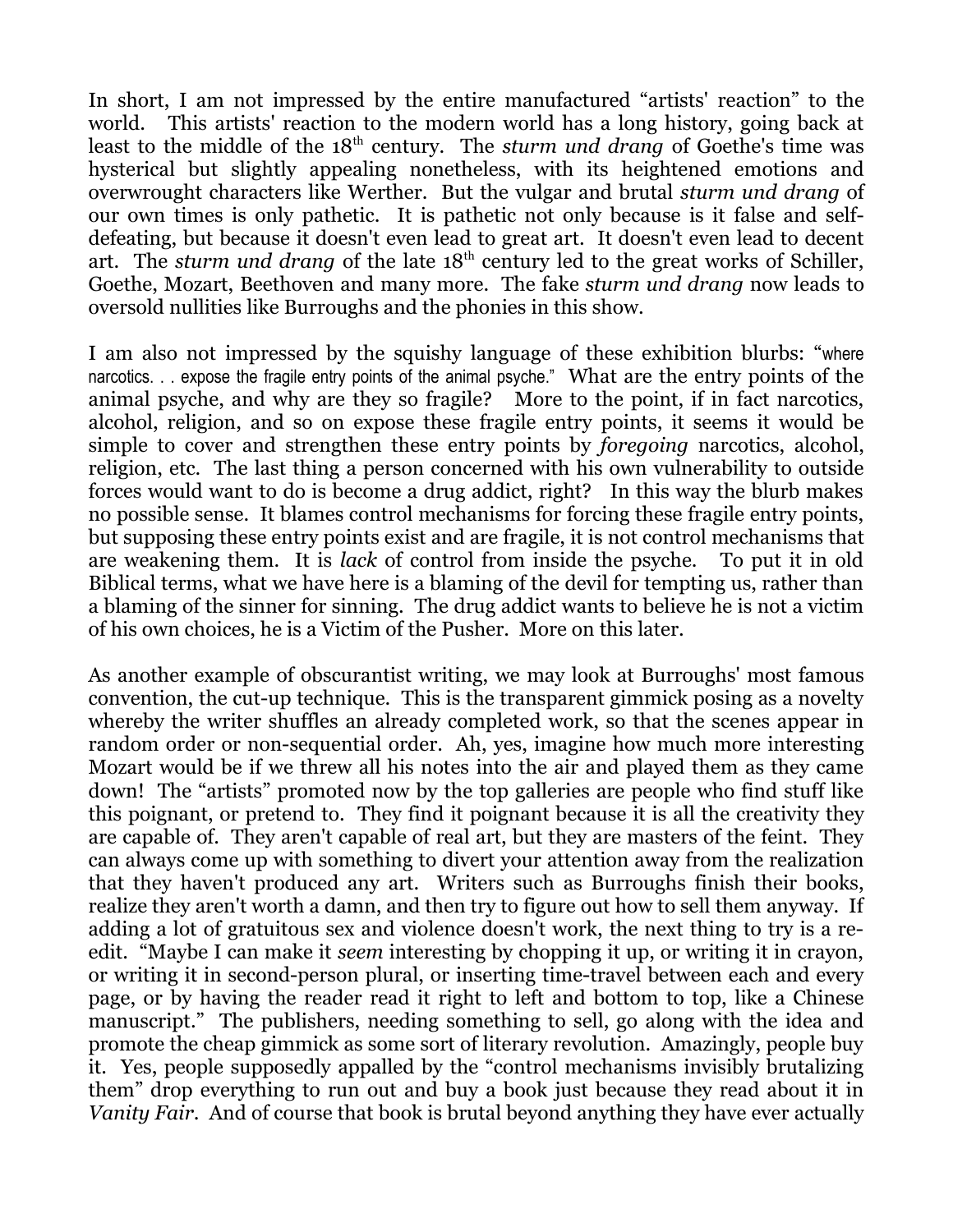## experienced.

But back to the literary cut-up technique: who is impressed by this? Remember that kid in fourth grade who always thought 52-card pickup was a gas? He grew up and became a contemporary artist. He still loves that trick, since it saves him from having to learn any real card tricks. Even card tricks take some skill. But the contemporary artist isn't interested in skill; he or she is interested in substituting literary references, political references, and cheap gimmicks for skill. No, wait, now that I think of it, the artist doesn't even have to do that, really. The suits, hired from the art history and advertising departments, create all the fake buzz with their name-dropping and their relevance creation and their blah-blahing. The "artists" just have to show up with right clothes and the right haircuts.

Look again at the pictures above. That is what has passed for an art exhibition for decades now. It isn't even as interesting as a show-and-tell day at a grade school. It really isn't even as interesting as 52-card pickup. That little 10-year old jerk with his deck of cards had more charm than these people. If the gallery director simply raided the dumpster behind the building an hour before the show, no one would know the difference. The contemporary exhibition is like a cut-up technique, where things are exhibited randomly, as if they fell from the sky in an airplane explosion. I suspect the artists would even embrace this idea. I am not offending anybody here, I would guess. It may have already been done, including raiding the dumpster an hour beforehand, or looking up to the sky waiting for space wreckage. If it hasn't, this paper will give someone the clue.

Many won't see my point. How is this a problem? Aren't artists *supposed* to react against the capitalistic, jingoistic, war-mongering, controlling machine? Isn't that what art is? And isn't it a valid reaction to tear it all down, including the old aristocratic art? Is that the *most* valid reaction? When the controllers tell you to do A, you either do as close to nothing as you can, or you do non-A, right? Doesn't that automatically make you a modern-day hero?

Not really, Jack. That is what I meant by self-defeating, above. Contemporary art is nothing but a reaction to the controllers, and therefore it is controlled. To do nothing or to do non-A is to let yourself be defined by A. The correct answer is: when the controllers tell you to do A, you do B when you like B, and C when you like C, and Z when you like Z. There is so much more than A or non-A or nothing.

Contemporary art claims to be "pluralistic," but it isn't. It is all variations on non-A or nothing. "A wide variation of nothings" and "pluralistic" are not the same. Most of the exhibits at Pace here are variations of nothing. They are examples of the artist trying to exhibit as little as possible, in the way of Duchamp. The rest are variations of non-A. They are the artist pointing to the Man, saying, "Man, I ain't the Man!" In this way, Burroughs in the perfect reference. Burroughs was always about non-A or nothing. He was in reaction from the earliest age. Drugs are the "nothing" reaction. "I don't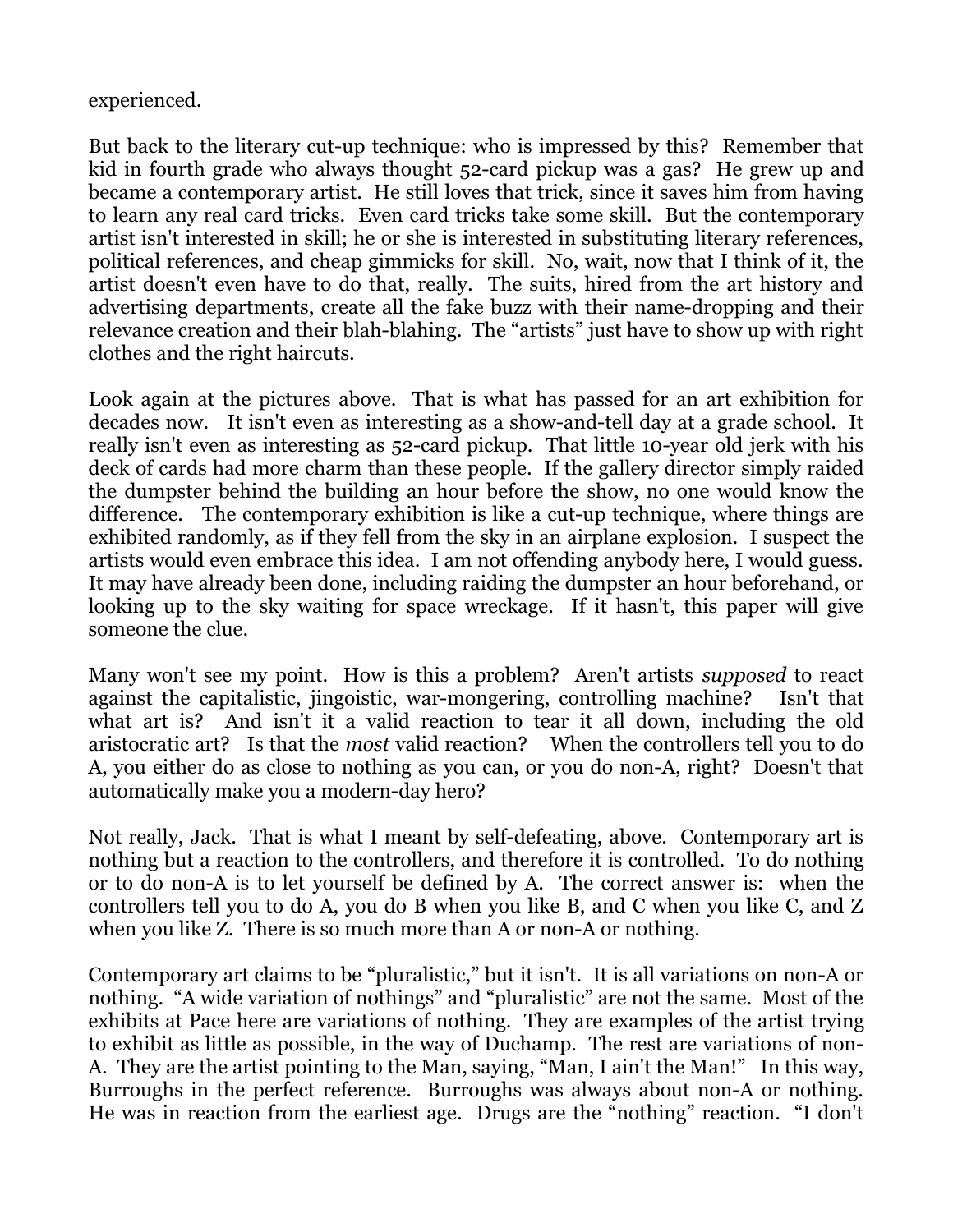want the Man's A, therefore I will have nothing! I will get stoned." The reaction of the uncreative. Those with a tiny bit more spirit choose non-A. "Dude, the Man wants me to be a businessman, but I will be artist! I will do whatever the Man tells me not to. My life will be a fucking series of transgressions!" That's more aggressive, but it isn't more creative. There would be no transgression without rules, so the creators of the rules have created both the rules and the transgressions.

The truly creative create what they do with little or no reference to what anyone asks for, positive or negative. They are not responding to a market, or against a market. They are not responding to the past, or against the past. The past may supply them with inspiration and ideas, but they are not producing for a "thou shalt" or a "thou shalt not."

And that is why and how contemporary art is so unaware. Art of the last century has claimed to be more psychologically canny and aware, but it is actually less so. It has claimed to be more realized and relevant, but it is actually less so. You may say that most artists in the past have had an eye on the market, and that may be true of the successful ones, but in the past they only had one eye on it. Now they have both eyes, both hands, both lips, and all genitals plastered onto the market at all times. Everything they do is predetermined by the magazines or the critics or the galleries, from what they staple together in the studio to what they say to what they smoke to what they wear to how they wear it. Even the tone of their voice is determined by the market. But they seem to be oblivious to all of this. They are the most transparent people in history, but they do not even recognize how transparent they are. Those who invented Deconstruction do not realize that they have arrived at the party already deconstructed. They imagine they are hiding behind all their poses, but each pose is a big sign announcing another weakness, self-doubt, disability, or confusion.

They imagine that a show like this at Pace is a sign of their enlightenment, and what could be more pathetic than that? They honestly seem to think they are the vanguard of something, though it is no longer clear what. "Artists" still show up for these exhibits, and apparently clients do, too. Why? To hobnob with the rich and famous, I guess. But why are the rich and famous there? Is there really no better place for them to be? We simply have one more clue as to why they end up at the Betty Ford Clinic.

I mean that seriously. Wealth and fame are supposed to buy you entry into some interesting places: Buckingham Palace, maybe, or the White House, or the casino at Monte Carlo, or the Dalai Lama's yurt, or at least Russell Means' tipi. Surely there are better places to hang out in New York and LA than Pace Gallery? A tailgate party in a parking garage would be more scenic than Pace Gallery. White walls, concrete floors, and unfinished ceilings? For all he charges for art, you would think Arne Glimcher could afford a couple of rugs and maybe a chair or two. The place is frightening. Does he pass out straightjackets at the door? I always picture people at these exhibitions walking around with those little balls strapped in their mouths, and fishnets, and someone walking behind them with a whip. But even that is probably more exciting